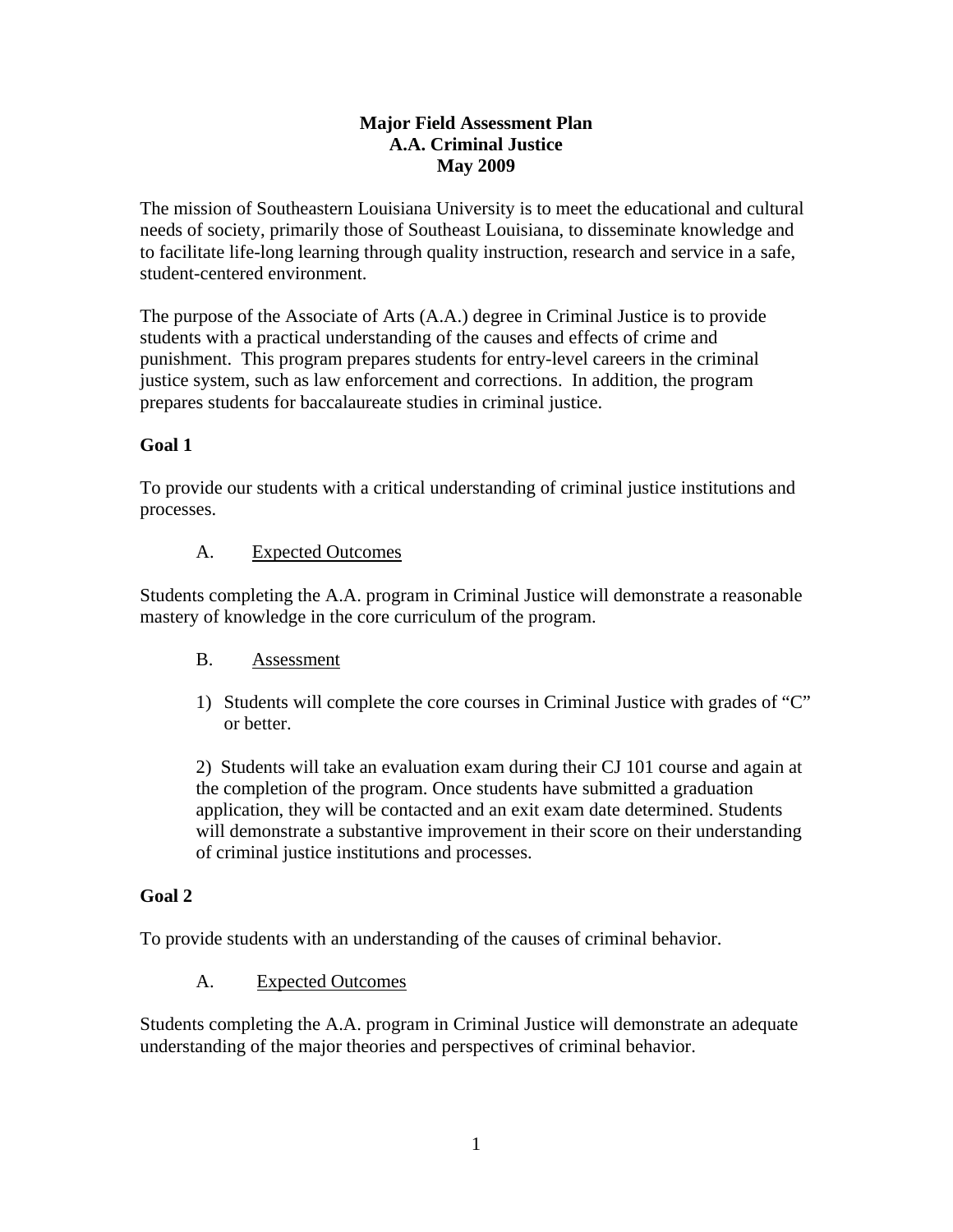- B. Assessment
- 1) Students will complete the core courses in Criminal Justice with grades of "C" or better.

2) Students will take an evaluation exam during their CJ 101 course and again at the completion of the program. Once students have submitted a graduation application, they will be contacted and an exit exam date determined. Students will demonstrate a substantive improvement in their score on their understanding of major theories and perspectives of criminal behavior.

## **Goal 3**

To provide students with the tools and skills to communicate effectively as a criminal justice professional.

#### A. Expected Outcomes

Students completing the A.A. program in Criminal Justice will be able to express themselves appropriately in professional settings through written communication.

#### B. Assessment

1) Students will complete the core courses in Criminal Justice with grades of "C" or better.

2) Students will take an evaluation exam during their CJ 101 course and again at the completion of the program. Once students have submitted a graduation application, they will be contacted and an exit exam date determined. Students will demonstrate a substantive improvement in their scores on the written assessment component of the evaluation exam.

## **Goal 4**

Students completing the A.A. program in Criminal Justice will express a high level of satisfaction with the level of instruction received in the program.

## A. Expected Outcomes

Students completing the baccalaureate program in Criminal Justice will report satisfaction with the overall quality of the curriculum and with the overall level of instruction received in the program.